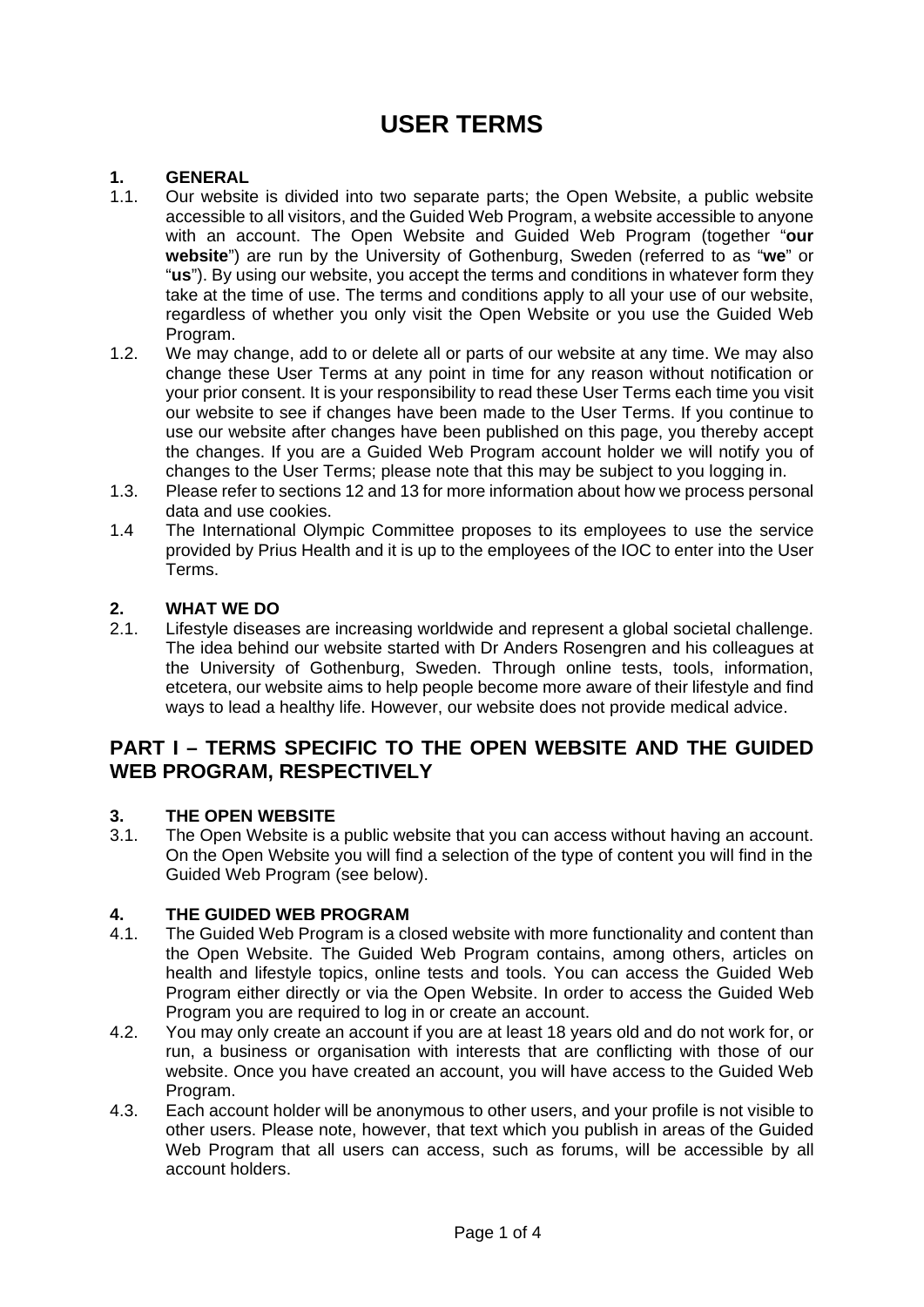- 4.4. Any text you wish to publish to be visible to other users (such as in forums) will be published without revealing the sender. Please note, however, that if you include information about yourself, such as your user name or other personal data, in the text you choose to publish, other users may be able to identify you based on that information. You will not be able to delete text manually once it is published. If you wish text to be removed from our website, please contact us (see section 16) and we will assist you. Please note that text that you request to have published may be reviewed and denied by us, for instance if we believe that the text is inappropriate. We may also remove published text if, for instance, the text is inappropriate or no longer relevant.
- 4.5. You are responsible for keeping your account and password safe and to inform us immediately if you suspect any unauthorised use of your account/password or other breach of security or suspicious activity. You may delete your account at any time by logging into your account and deleting it manually. If you need assistance deleting your account, please contact us (see section 16).
- 4.6. We reserve the right to permanently delete your user account without your consent if you have not used the account for two (2) years. Before deleting your account we will send you a notification to the email address with which your account is registered. If you log in within four (4) weeks of us sending the notification, your account will not be deleted.
- 4.7. We also reserve the right to permanently delete your account without prior notice or consent if you, in our opinion, upload any illegal, abusive or in any other way inappropriate text to our website. We will notify you via email to the email address with which your account is registered to inform you that your account has been deleted.

# **PART II – TERMS APPLICABLE TO BOTH THE OPEN WEBSITE AND THE GUIDED WEB PROGRAM**

# **5. WE DO NOT PROVIDE MEDICAL ADVICE**

5.1. Please be aware that we do not provide any medical advice and are in no way responsible for your health or any actions you may choose to take or not take based on information you have consumed on our website from us or any user of our website. It is your responsibility to maintain regular contact with your general practitioner and other health services, and not to substitute such contact with the use of our website. You acknowledge, by using our website, that people react differently to articles, videos, tests, tools and other content provided through the Open Website or the Guided Web Program, and that we cannot be held liable for any adverse effect on your health or otherwise that your usage or experience of our website, including any information or advice you receive, may have.

# **6. INTELLECTUAL PROPERTY RIGHTS**

- 6.1. All code, design and content published by us on our website is protected by copyright, trademark legislation, patents or other intellectual property rights. Unless otherwise stated by us, the material published on our website belongs to us or a third party.
- 6.2. Prius Health hereby acknowledge and agree that: (i) the International Olympic Committee shall retain all rights, title and interests in and to any Intellectual Property Rights that are owned, licensed or sublicensed by the International Olympic prior to or independent of this Agreement; and (ii) any and all rights, titles and interests, including intellectual property or any other rights, to any content, element, product, asset or otherwise, made available by the International Olympic Committee for the purposes of the Contract (if applicable), shall remain with the International Olympic Committee or its corresponding rights-holders.
- 6.3. If you write or upload or publish textto our website, you are responsible to ensure that you have necessary rights to do so. For instance, if you upload or publish text it is your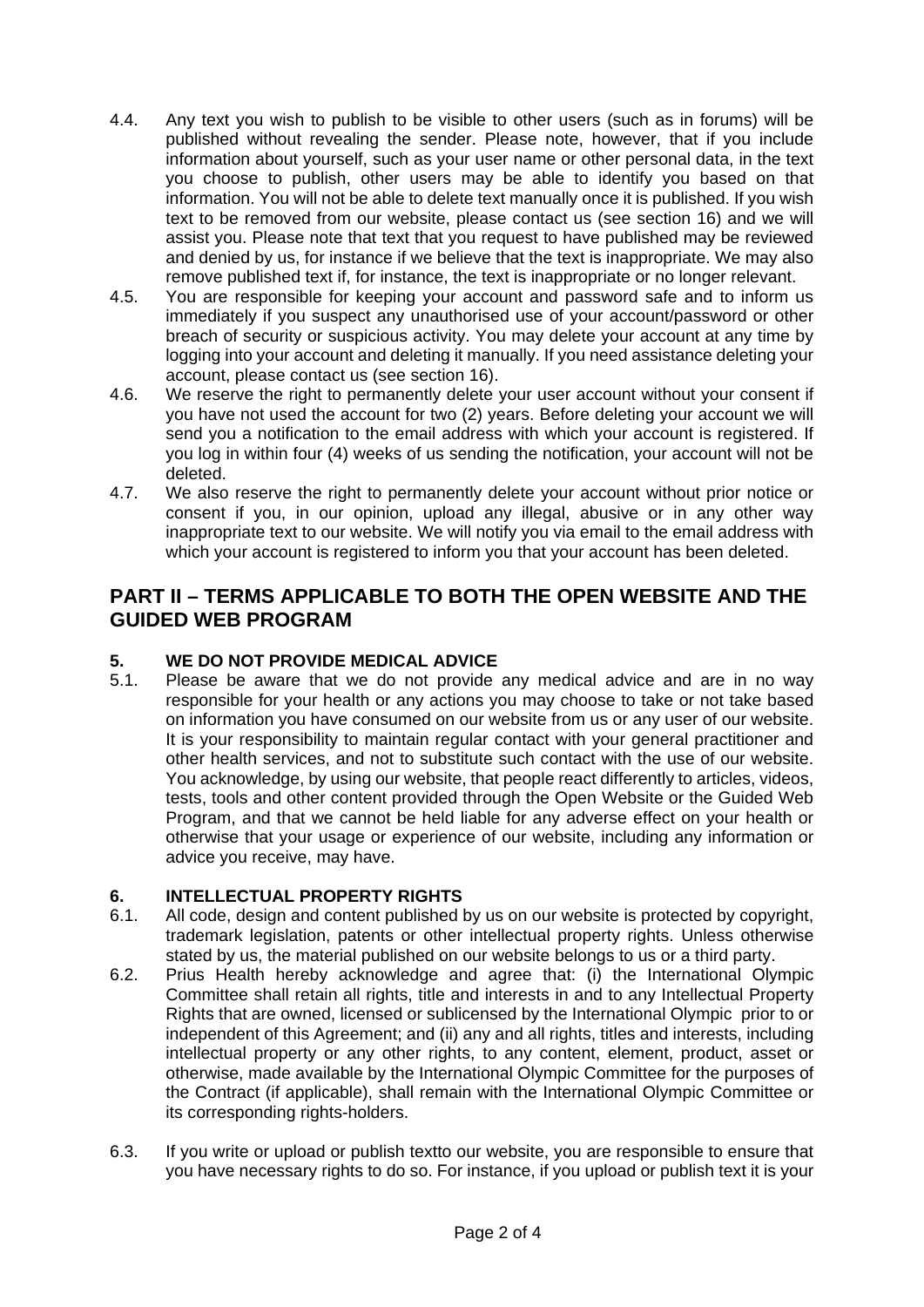responsibility to ensure that you are not infringing someone else's intellectual property rights by doing so.

6.4 Prius Health warrants to the International Olympic Committee that, to the best of our professional knowledge, the Website and the Guided Web Programme do not violate any existing copyright, intellectual property rights or other rights of a third-party.

# **7. USAGE OF OUR WEBSITE**

- 7.1. You are responsible, and can be held accountable, for your behaviour on and usage of our website and all text you publish or upload to our website. We are not responsible for text you or other members publish or upload to our website, although we may take action on all online behaviour that we believe are in breach of these User Terms or law.
- 7.2. You may not publish or upload text, or behave in a way, that is hateful, abusive, stalking, sexist, racist, pornographic, illegal, or in any other way inappropriate, or promote such behaviour on, our website.
- 7.3. You may not use the identity or personal data of a person that is not you.
- 7.4. You may not a) upload or in any way transfer or use viruses, Trojans, worms, or other malicious code, or interfere with the operating of our website, b) access our website using a robot or any other automatic means to create or access an account or otherwise imitate human behaviour, or c) use our website or the information therein to send spam or for other illegal or unethical activities.
- 7.5. You are encouraged to inform us if you suspect any unauthorised usage or other breach of security or suspicious activity related to our website.
- 7.6. You may not use our website in a way that infringes a third party's copyright, patent or other intellectual property right.
- 7.7. You may not use our website for marketing or any other commercial purposes.
- 7.8. We may remove, fully or in part, user-generated text that we believe, wholly or partly, violates these User Terms or applicable law or could in other ways damage us, our website, other users or other third parties. In the case of such misuse or violation, we may also take further measures to prevent and stop continued misuse.

# **8. HYPERLINKS**

8.1. We may provide links to third party websites on our website. If you use these, you will leave our website. We are not liable for any content or the user terms of any third party website. Please carefully read the terms and privacy statement of all third party websites you visit before using the third party website or submitting information about yourself as the terms may be different from those of our website.

# **9. FREE SERVICE**

- 9.1. The use of our website is currently free of charge. It is possible that the service will be provided subject to other provisions in the future.
- 9.2. Please note that you will not receive any remuneration for any ideas, feedback or other information you provide us with via our website or other channels regardless of whether such input may be used by us to improve or develop the Guided Web Program, the Open Website or other services or projects.

# **10. USE OF OLYMPIC PROPERTIES**

10.1. Prius Health is not granted any marketing rights under these User Terms or any right of association in any way with the International Olympic Committee, the Olympic Games or the Olympic movement. Prius Health shall not, without the prior written consent of the International Olympic Committee, use or authorise the use of any of the "Olympic Properties" (as defined by the Olympic Charter (as available on the following link: www.olympic.org/documents/olympic-charter) and as periodically updated), including without limitation the Olympic symbol, emblem(s) such as Olympic Games emblems, trademark(s), theme(s), logo(s), mascot(s) or other designation(s), or conduct any communication that may suggest, directly or indirectly, that Prius Health